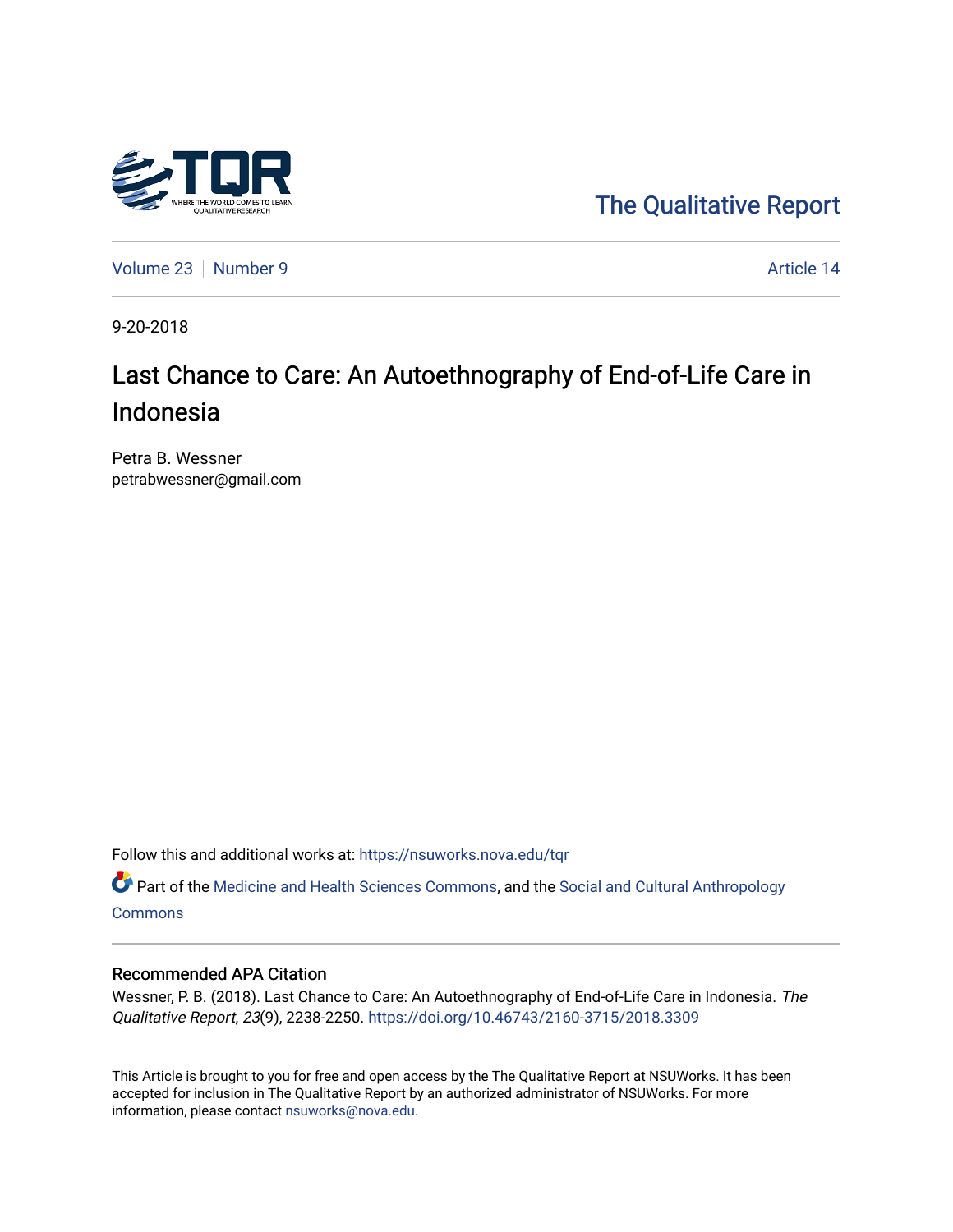

## Last Chance to Care: An Autoethnography of End-of-Life Care in Indonesia

## **Abstract**

In Australia, palliative care is an accepted and expected part of contemporary health care service provision. Efficacious palliative care focusses on managing pain and symptoms and making the patient as comfortable as possible (World Health Organization Definition of Palliative Care (WHO, 2010). As well, palliative care focusses on the spiritual and psycho-social dimensions of life (Martina, 2017), providing the opportunity for the patient and their family to continue to be engaged with life and self-determined decision making throughout palliation. In this account, utilizing the qualitative research method of autoethnography the Australian author describes her experience of caring for her Indonesian father-in-law in the last week of his life. She explores emerging tensions associated with local end-of-life care and Western care which trigger deeper feelings associated with losing a loved one, complicated by the recent and sudden loss of her own parents. Narration is a powerful tool for capturing the verisimilitude of everyday experiences, evoking in the reader a powerful resonance into a very personal inner life which is often not spoken about in academic texts. This account, a cultural story of dying in East Java, Indonesia, also provides insight into the author's expectations, as an Australian and concludes with some reflections about the emerging position of palliative care services in Indonesia.

## Keywords

Palliative Care, Death, Dying, Indonesia, Autoethnography, Narrative

## Creative Commons License



This work is licensed under a [Creative Commons Attribution-Noncommercial-Share Alike 4.0 International](https://creativecommons.org/licenses/by-nc-sa/4.0/)  [License](https://creativecommons.org/licenses/by-nc-sa/4.0/).

## Acknowledgements

I thank with all my heart all those individuals who have failed to extend their minds to understand the power of autoethnography and for the structural processes which have worked to hamper my efforts. I am forever grateful to you for helping me to harness my passion and channel my courage to express my creativity regardless. It has made me a better writer. Thank you.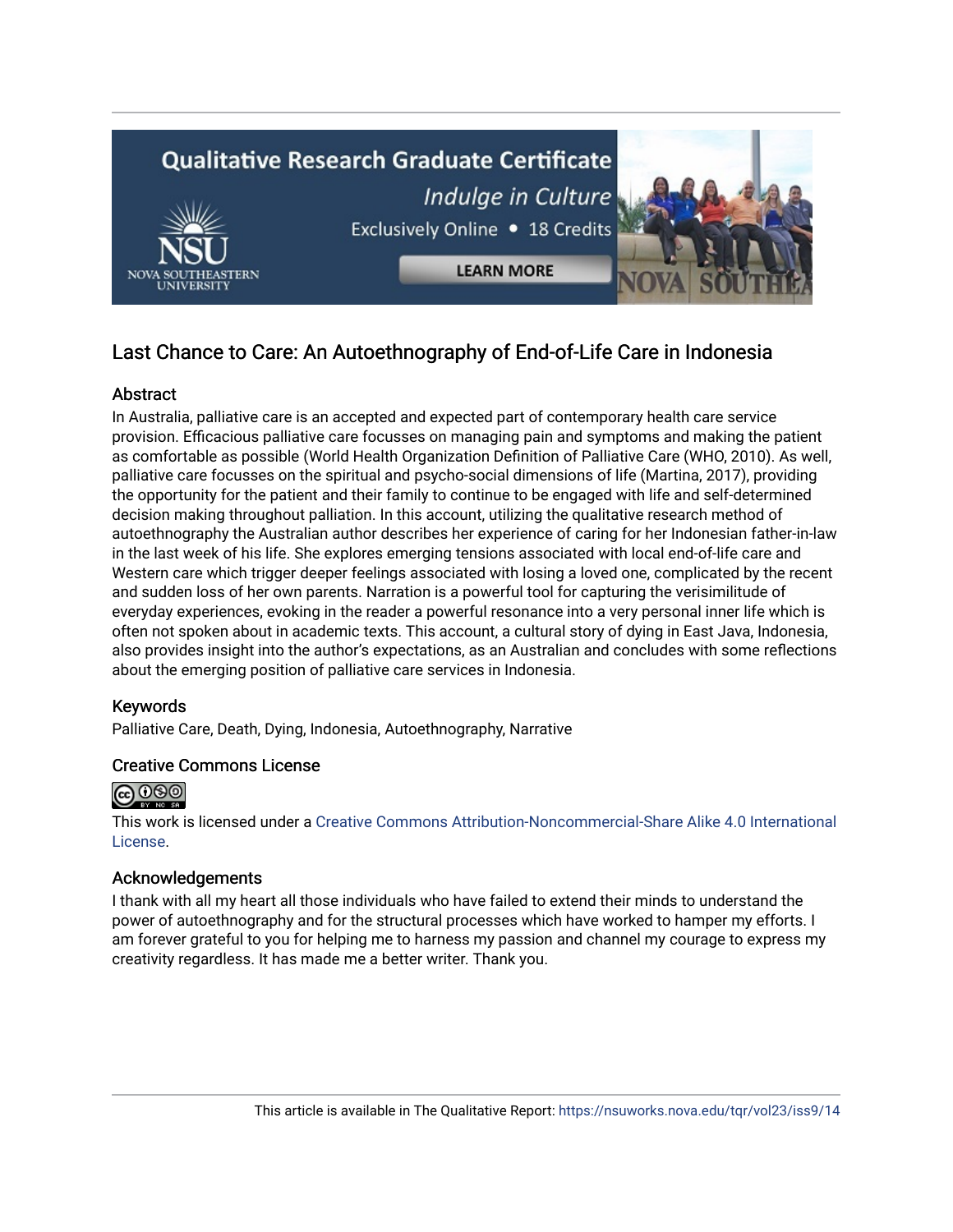

## **Last Chance to Care: An Autoethnography of End-of-Life Care in Indonesia**

## Petra B. Wessner Perth, Western Australia

*In Australia, palliative care is an accepted and expected part of contemporary health care service provision. Efficacious palliative care focusses on managing pain and symptoms and making the patient as comfortable as possible (World Health Organization Definition of Palliative Care (WHO, 2010). As well, palliative care focusses on the spiritual and psycho-social dimensions of life (Martina, 2017), providing the opportunity for the patient and their family to continue to be engaged with life and self-determined decision making throughout palliation. In this account, utilizing the qualitative research method of autoethnography the Australian author describes her experience of caring for her Indonesian father-in-law in the last week of his life. She explores emerging tensions associated with local end-of-life care and Western care which trigger deeper feelings associated with losing a loved one, complicated by the recent and sudden loss of her own parents. Narration is a powerful tool for capturing the verisimilitude of everyday experiences, evoking in the reader a powerful resonance into a very personal inner life which is often not spoken about in academic texts. This account, a cultural story of dying in East Java, Indonesia, also provides insight into the author's expectations, as an Australian and concludes with some reflections about the emerging position of palliative care services in Indonesia. Keywords: Palliative Care, Death, Dying, Indonesia, Autoethnography, Narrative*

Palliative care is an approach that improves the quality of life of patients and their families facing the problem associated with life-threatening illness, through the prevention and relief of suffering by means of early identification and impeccable assessment and treatment of pain and other problems, physical, psychosocial and spiritual. (WHO, 2010, n.p.)

## **Introduction**

The prospect of dying is, for most people, something to avoid thinking about. In many developed nations, the average person can go through most of their life and have very little, if any, first-hand experience of death (Field & Cassell, 1997; Freeman, DasGupta, & Fitch, 2015). Children grow up without attending funerals or being in close proximity to someone getting old and dying. Such is the modern, clinical lifestyle that the dying are kept out of sight— hospitalized or admitted to hospice care. Relatives can become ill and die without being seen until their coffins or ashes are revealed at the funeral or memorial service. The practice in the first half of the last century of keeping the deceased in the front parlor on show is far removed from the way most death is dealt with in Western societies today (Field  $\&$ Cassell, 1997). In traditional cultures, families continue to care for their dying family members, and in Indonesia are strongly committed to doing so (Effendy, Rizmadewi Agustina, Kristanti, & Engels, 2015). It is only Western societies which separate them from their usual life, their homes and families in order to take care of them, often being guided by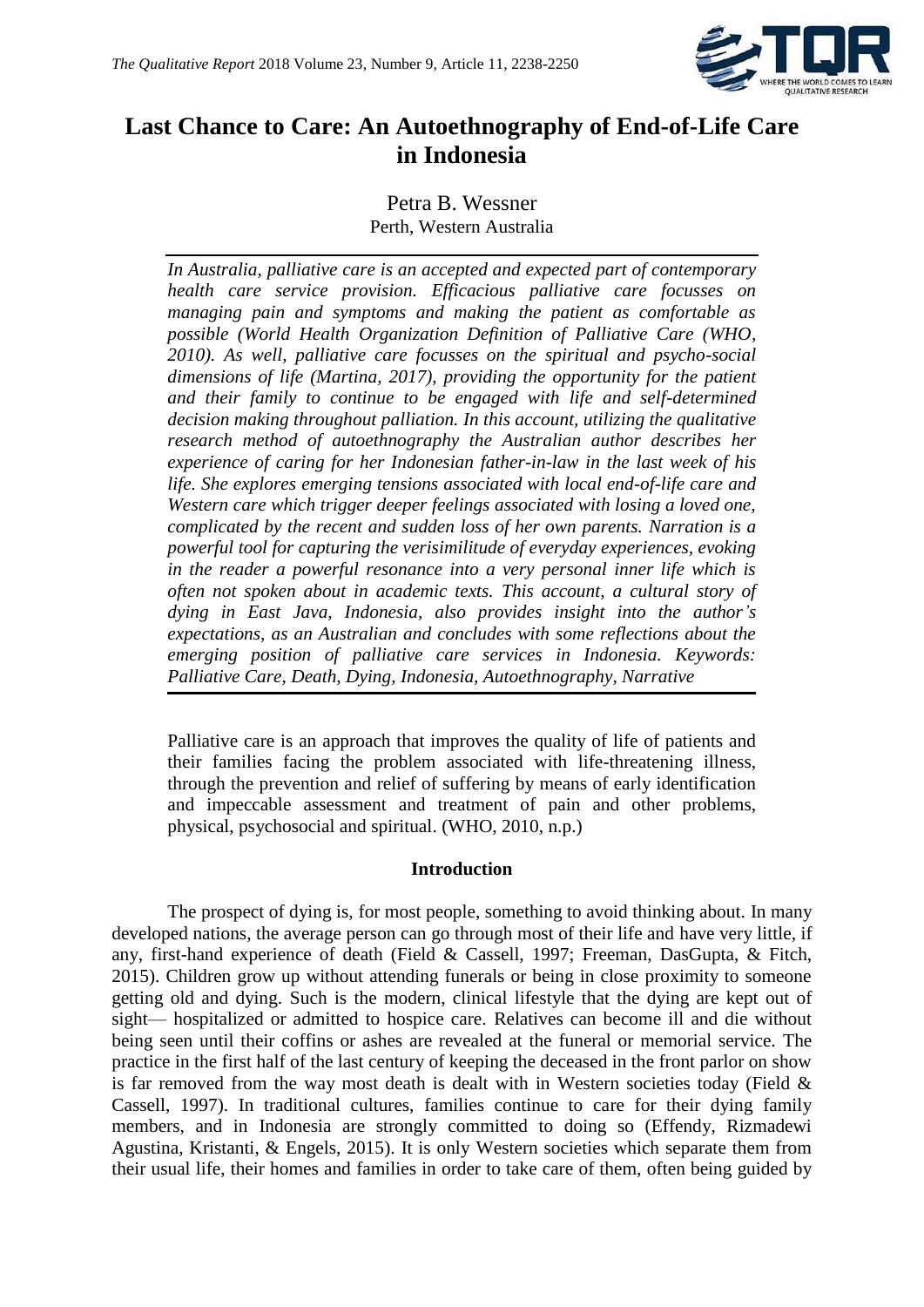a medical model and the expertise of health professionals (Kellehear, 2009). For many people, religion is an important part of end of life care. For Muslims, a belief in Allah means that the decision about their death is not in their hands; that Allah will decide when it is time to die and He will take care of them during the journey. In the case of Javanese Muslims, the purpose of life is explicitly to prepare for the afterlife (Webster, 2009). During the last phase of life, relatives constantly sit with the dying relative and recite Koran verses, known as *sura*, to comfort them and see them through to the next life with all the blessings they need to make the journey comfortable, but many of them suffer because they do not receive care to alleviate symptoms (Effendy et al., 2015; Rochmawati, Wiechula, & Cameron 2018).

#### **Review of the Literature**

Palliative care in Indonesia is a relatively new addition to medical care, having been introduced as a concept around 1990 (Soebadi & Tejawinata, 1996). At this time, the Ministry of Health convened the National Cancer Control Committee, which in turn created a Palliative and Cancer Pain team. The team's objective was to offer pain relief, support to care givers and family during the illness and bereavement period, support the patient to celebrate life, contextualize death as a natural process, and develop a community-based service which could provide family-oriented care in the patient's home (Soebadi & Tejawinata, 1996). This pilot was developed into a service model which commenced in 1992 in Surabaya, East Java by Dr. Sunaryadi Tejawinata (Martina, 2017). In 1999, the Indonesian Palliative Care Society (*Masyarakat Palliatif Indonesia, or MPI*) was established and comprises health professionals with an interest in palliative care, including "medical practitioners, nurses, pharmacists, psychologists, social workers, religious personnel and volunteers" (Effendy et al., 2015, p. 99).

At the time of writing, Indonesian palliative care focuses on providing comfort to oncology and pediatric patients but is currently limited to seven urban hospitals on the islands of Java, Bali and Sulawesi (Effendy et al., 2015). The hospitals are located in large urban centers: Surabaya, Jakarta, Yogyakarta, Bandung, Semarang, Denpasar and Makassar (Effendy et al., 2015) These hospitals offer comprehensive palliative care including home visiting and telephone support. Rural areas do not have access to tertiary palliative care at all (Putranto, Mudjaddid, Shatri, Adli, & Martina, 2017), rather they utilise strong networks of community-based services to fill the gaps. These services are not necessarily informed by palliative care best-practice or coordinated with other support services (Effendy, 2015; Effendy, et al., 2015; Witjaksono, Sutandiyo, & Suardi, 2014). Whatever care is provided, it is strongly supplemented by family care (Effendy et al., 2014; Kristanti, Setiyarini, & Effendy, 2017; Ibrahim, Haroen, & Pinxten, 2011).

Because palliative care is in the early stages of development in Indonesia (Effendy et al., 2015; Martina, 2017), there is a small group of leading practitioners who have contributed to the literature to date emanating from their work in hospitals. Palliative care researcher, Christantie Effendy and her colleagues undertook research with AIDS and Cancer patients in the advanced stage of disease at the time of seeking medical intervention (Effendy, 2015). They focused their investigations on the effectiveness of the patient's needs assessment and whether those needs were ultimately met (Effendy et al., 2015). This research resulted in a basic care training booklet and video for family caregivers, but the research was predominantly informed by the high rate of cancer and AIDS in the population and the advanced stage of disease at the time of seeking medical intervention (Effendy, 2015) so there remains a need for comparable resources for aged care and other degenerative and neurological diseases. Dr. Effendy continues to promote oncology-focused literature about palliative care in Indonesia and advocate for high quality services available to all Indonesians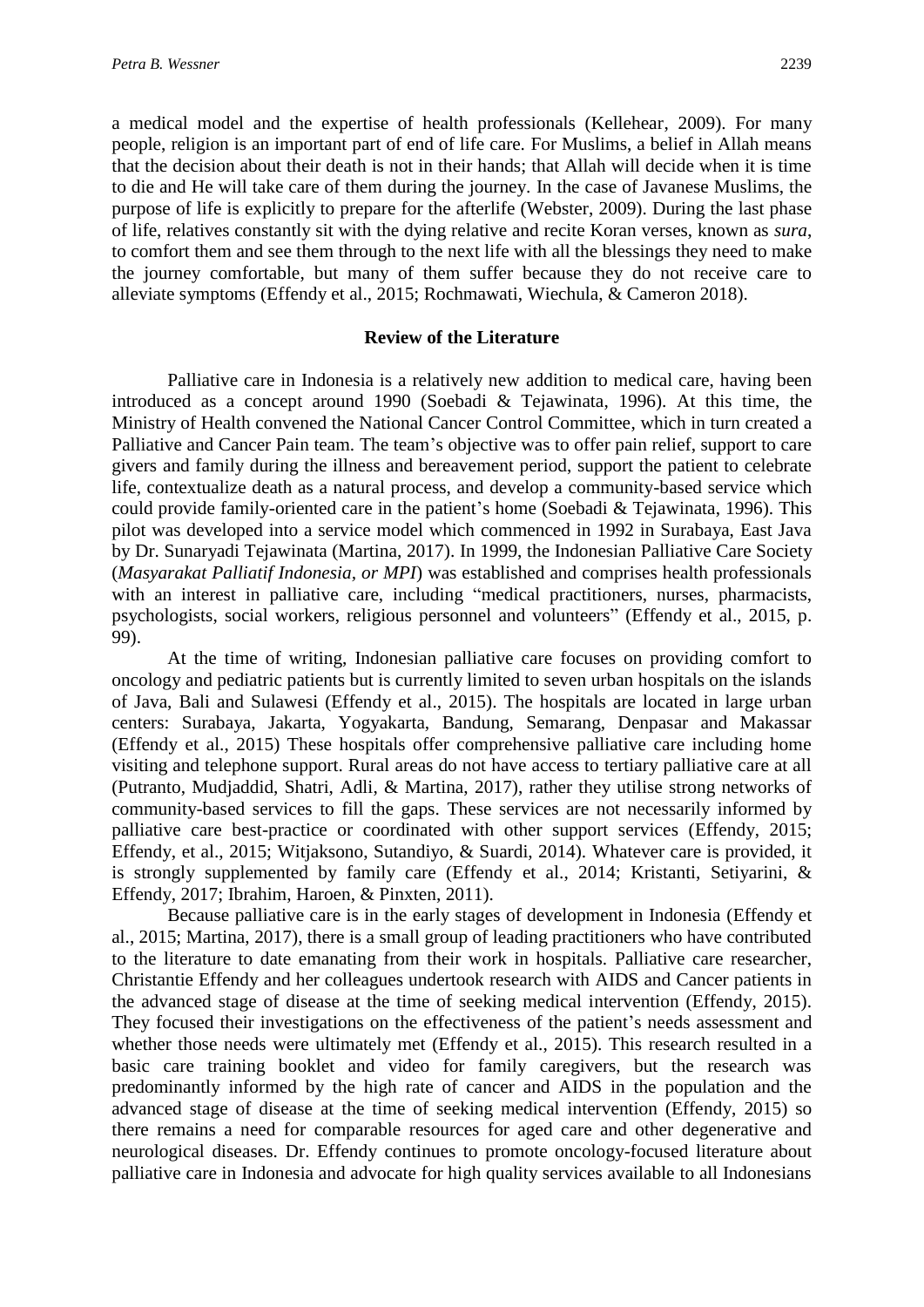but she acknowledges the field requires more pioneers and resources (Kristanti, Setiyarini, & Effendy, 2017; Witjaksono, Sutandiyo, & Suardi, 2014). This article highlights the need in small, rural communities that do not have access to palliative care services.

#### **Method**

Positioning myself in the center of this narrative (Walker, 2017), I initially wrote about my father-in-law's death as a way of coming to terms with the experience, particularly in relation to the tensions which arose in supporting him at the end of his life. This approach freed me from making my experiences "fit" with theoretical frameworks. Instead, it allowed me to create meanings from my lived experience and offered me the space to sit with my discomfort and convey that in a legitimate way to readers (Ross Kuby, 2013). Ferrell and Hamm (1998) refer to this type of research as working at the edge and highlight its benefits as including honesty, subjectivity and risk, and Ruther Behar famously advocated for heartfelt or heartbreaking ethnography (Behar, 1996). The central theme of talking about what hasn't been talked about before, what isn't easily expressed, is of interest here: the idea that medicine has colonized death and palliative care without exploring the subjective experiences of patients or carers (Fox 2015). Richardson (2000a) has named the genre of reflective ethnographies, such as autoethnography (AE), as being subject to creative analytic practices which differentiates them from biography and fiction. For me, the use of autoethnography is empowering because it gives authority to the voice of lived experience and provides a window into the internal human world, as well as describing social and cultural phenomena which may not yet have been mined (Ellis, 2004). This is a particularly useful method for phenomena which are sensitive and/or difficult to talk about publicly. Death and dying is one such topic. When dialogue is open, people become empowered to speak frankly about their lived experience, and this can be a powerful method for exploring nuances of human emotion and experiences.

The literature about palliative care in Indonesia focusses largely on palliative care as provided by healthcare professionals (Jones, Podolsky, & Green, 2012; Martina, 2017) or describes traditional practices of dying (Chambert-Loir & Reid, 2002). There are few firsthand narratives describing the experience from an observational ethnographic perspective, and none that focus on the lived experience of caring for a Javanese elder. In Java, dying is not simply a medical or biological process; it is also a spiritual process which involves loved ones and family. There are cultural and legal aspects to consider, and there are practical matters and existential challenges to overcome. It is ethical that no one professional discipline "owns" dying (Freeman et al., 2015; Glover, 1977; Singer, 1994).

A proponent of AE, Carolyn Ellis (2004) believes that this method for conveying human experience provides the opportunity for writers to position themselves in the center of the narrative and for readers to identify their own parallel experiences within that story, creating a palpable relatedness and self-understanding. Richardson (1990) agrees, proposing that this is the aspect the readers are most interested in because they can relate to the story and in reflection upon it, their own experiences are normalized. This is empowering for readers. This builds on Hollway and Jefferson's notion of *unconscious subjectivity*, which recognizes that the researcher is not separate to the research field and that their research is defined by their relationships with those whom they are observing in the field (Hollway & Jefferson, 2000).

AE emerged from the method of ethnography; the aim of which is to create thick description (Geertz 1973) by using the data to create evocative, relatable accounts of cultural life. AE is an approach used to study culture which endeavours to look deeper than simple observation; it aims to convey people's intentions, thoughts, feelings and inner reflections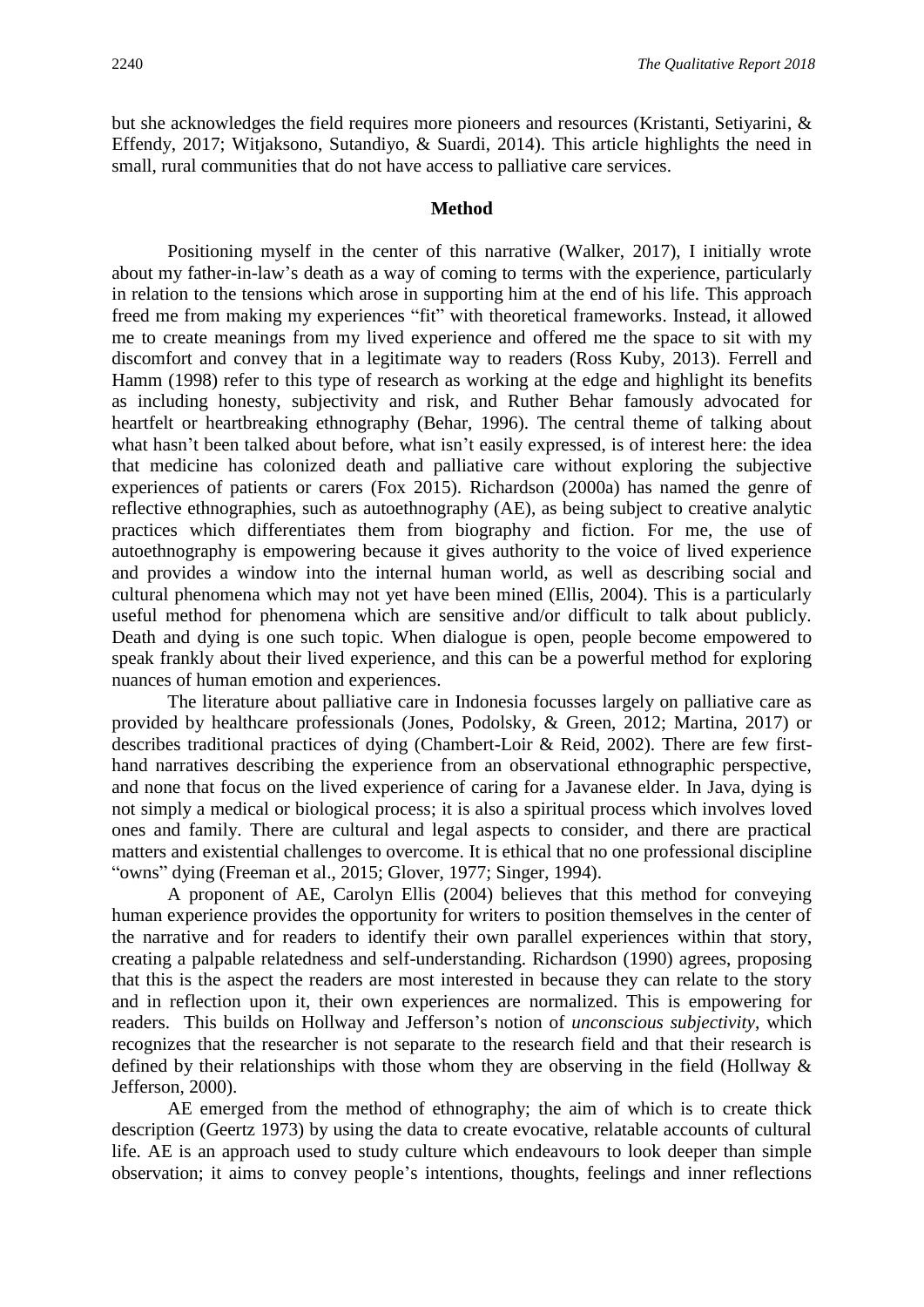and is dependent upon the researcher's ability to reflect on her/his lived experience by focusing on their own reactions, most private thoughts and feelings, and their in-the-moment analysis of events (Bochner & Ellis, 2016). Autoethnographers capitalize on their own experiences to contribute to knowledge about the phenomenon under study, often in a space which hasn't been previously well documented at this stage (Ellis, Adams, & Bochner, 2011; Pitard, 2017).

This approach relies upon the autoethnographer being able to reflexively track their thoughts, senses, feelings and reactions in the moment, and then critically analyze and reflect upon their experiences, subsequently reporting them in a rational and coherent way (Ellis, 2004). It can depend upon a narrative approach which allows the writer to viscerally convey the complexity of human emotion and the sometimes, conflicting thoughts and feelings that emerge in such situations, but which are often not written about (Ellis 2004). Ordinarily, it is not necessarily represented in a chronological format, however, on this occasion I found it helpful to tell the story as it occurred.

While it may seem as though AE is a highly subjective method, it is important to note that phenomenological study of social life, particularly from the perspective of the inner world, can only be reported subjectively (Bille & Steenfeldt, 2013). This does not detract from its value and contribution to scholarship, rather it generates a deeper layer of meaning which can be generalized to others (Giorgi, 2009) and which is not made to fit existing theories. Dahlberg proposes that there is merit in reserving judgement about the phenomenon under investigation so that understanding emerges throughout the observation (Dahlberg, 2006).

Qualitative research, like all research, must adhere to qualitative standards. These include: rigor, authenticity and resonance, generalizability and whether it achieves its goal (Bochner, 2000; Bochner, 2002; Ellis, Adams, & Bochner, 2011; Richardson, 2000b). Although this paper did not emerge from research, its objective is to take the reader along on my journey caring for my elderly father-in-law, Babak, during his last days. I want to create a sense of verisimilitude for the reader in the sense of haste my family had in being with him, the frustration in not being able to provide the resources to care for him the way I wanted to. If readers believe the story I am telling to be one of genuine truth and can either relate it to their own experience of loss or imagine what that might be like, then the paper has achieved its purpose and, in the process, further evidence for the value of AE as an appropriate vehicle for telling life stories will occur.

Because of the autobiographic and narrative nature of AE, the job of the autoethnographer is to ensure that ethical standards are maintained throughout the writing process (Bochner & Ellis, 2016). Relational ethics is particularly pertinent for stories which focus on people in the author's circle (Ellis, 2007). For me, this included my father-in-law, my husband, my children and other villagers and relatives. Seeking permission from my husband and children was central to the process because without this permission, I could not have embarked on the process of preparing my journal reflections for publication in a peer reviewed journal. To protect people's privacy, I have de-identified all the individuals and the places which might cause readers to recognize the people in this article. As my university (where I am completing a PhD) does not support my publication of AE articles using my own name, I am able to further protect the identities of those I write about by using a pseudonym.

Narrative vignettes are woven throughout this paper to simultaneously convey the experience and my meaning making. This provides an opportunity for the reader to viscerally engage in the story and walk with me as I try to make sense of what is occurring, to support Bapak, to support my husband and children, to provide practical help to Bapak and to come to terms with my own complex grief. It is a lot to try and make sense of, but ethnographic fieldwork does not frequently occur in calm environments—sense must be made out of chaos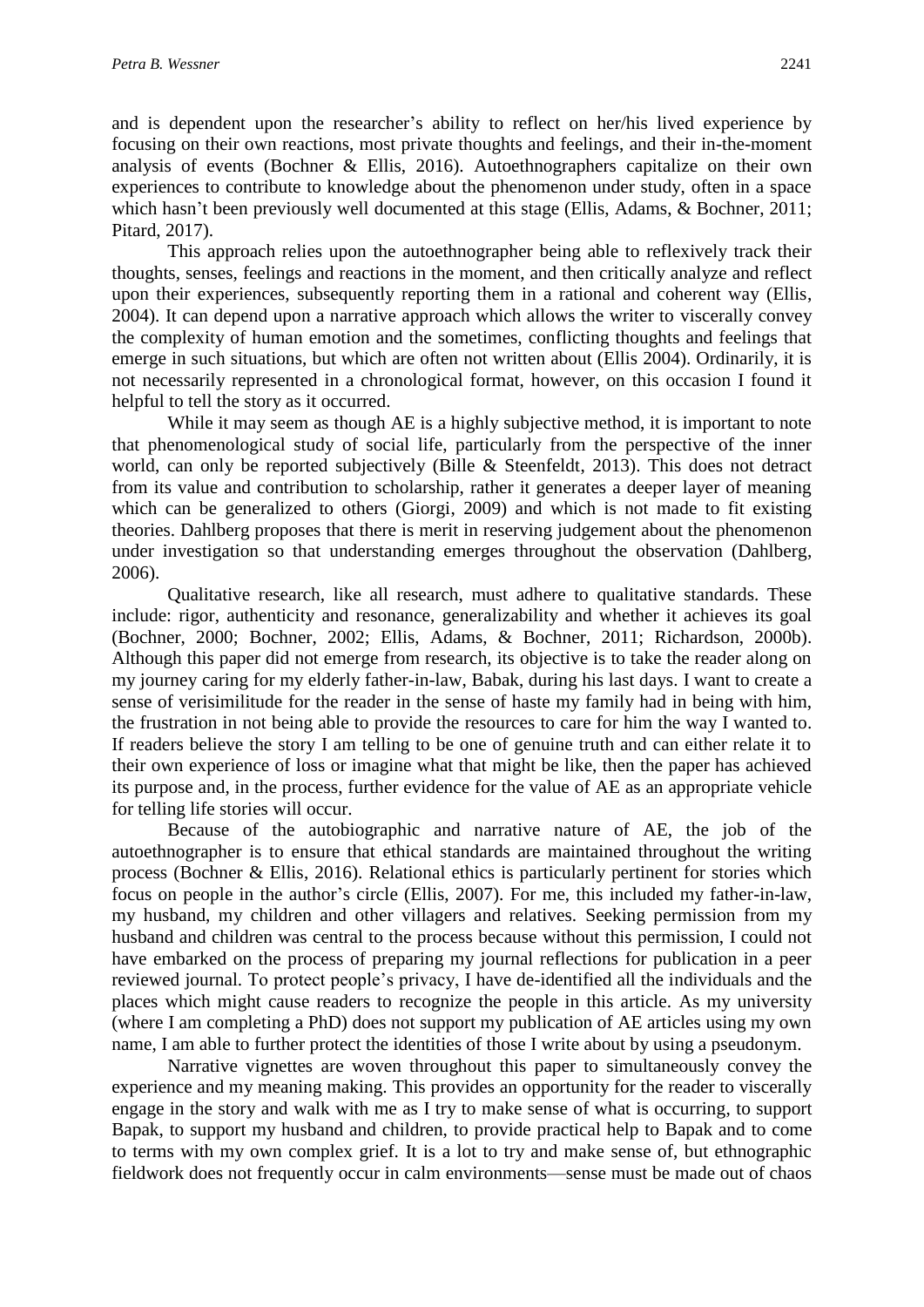(Behar, 1996; Shaffir & Stebbins, 1991). This narrative began its life as a way for me to make sense of a chaotic experience, particularly because I wanted to capture the cultural elements of death in Indonesia. I have used AE for other projects, including a master's thesis. I find it a powerful method for personal journal writing and contributing cultural perspectives. I also wanted to capture the inner tensions I experienced in drawing on my professional experience as a Palliative Care Social Worker some years ago to relieve the discomfort and pain of losing someone I loved dearly. AE provides the author with a tool to capture in-the-moment feelings, emotions and thoughts (Ellis, 2004) so often left out of discussions about death and dying.

#### **Positioning Myself**

I am a white Australian social worker married to a Javanese man. We have lived in Australia for the duration of our 21-year marriage, spending several months out of the year in Java where we have a house. Although I work in a different field now, I have worked in hospital aged care and cancer and palliative care treating teams. Eighteen months prior to my fatherin-law's death, I cared for my parents in Australia who died in quick succession to each other: my mother from Pancreatic Cancer and my father from a complex aetiology and what seemed to be a broken heart. Apparently, this is not unusual (Souter, 2018). My Javanese father-in-law was a widower in his 80s who remarried, and they lived a fairly impoverished life without ready access to medical care. He was a traditional man who made do with what he had and did not seek what he believed was unattainable to him. In many respects, this is where the story starts.

### **Death in Java**

The Indonesian Ministry of Health reported in 2015 that there were 2488 hospitals in Indonesia, of which only 1593 are public (Ministry of Health, 2016). There is a total of approximately 305,000 beds in private and government hospitals. That is 1.21 beds per 1000 inhabitants (Ministry of Health, 2016). There are 0.2 medical practitioners per 1,000 people and 1.2 nurses and midwives per 1,000 people (The World Bank, 2018). One does not need to be an expert to see that health care services are not easily accessible.

#### **Findings**

About seven weeks before he died, Bapak fell over at home while attempting to sit in a chair; missing the chair and landing heavily on his left hip. He did not seek medical intervention despite experiencing a gradual decline in mobility and wellness. Family members accepted his decision to remain at home without medical intervention and his seemingly terminal fate. This is a phenomenon I have observed many times in the last 25 years visiting Indonesia. Many people, young and old, have told me that they do not access medical intervention during illness and/or injury due to expense, access, family support and service reliability. Faith also plays a role in people's ability to accept their fate and not challenge Allah by seeking interventions which might prevent their ascendency to the next life. It is at this juncture that we found Bapak lying on a hard rattan day bed in a bedroom with moldy and crumbling rendered walls, concrete floor, a rusty tin roof and open timber shutters. Mosquitos buzz around and there is a small wasp's nest on the rafter. Other than my sting-prone 13-year old son, no one seems perturbed by this. Babak is lying on a sagging rattan day bed, only a sheet of linoleum between his back and the slats. He is wearing a sarong and stained singlet. He looks small, thin and very uncomfortable, and I struggle to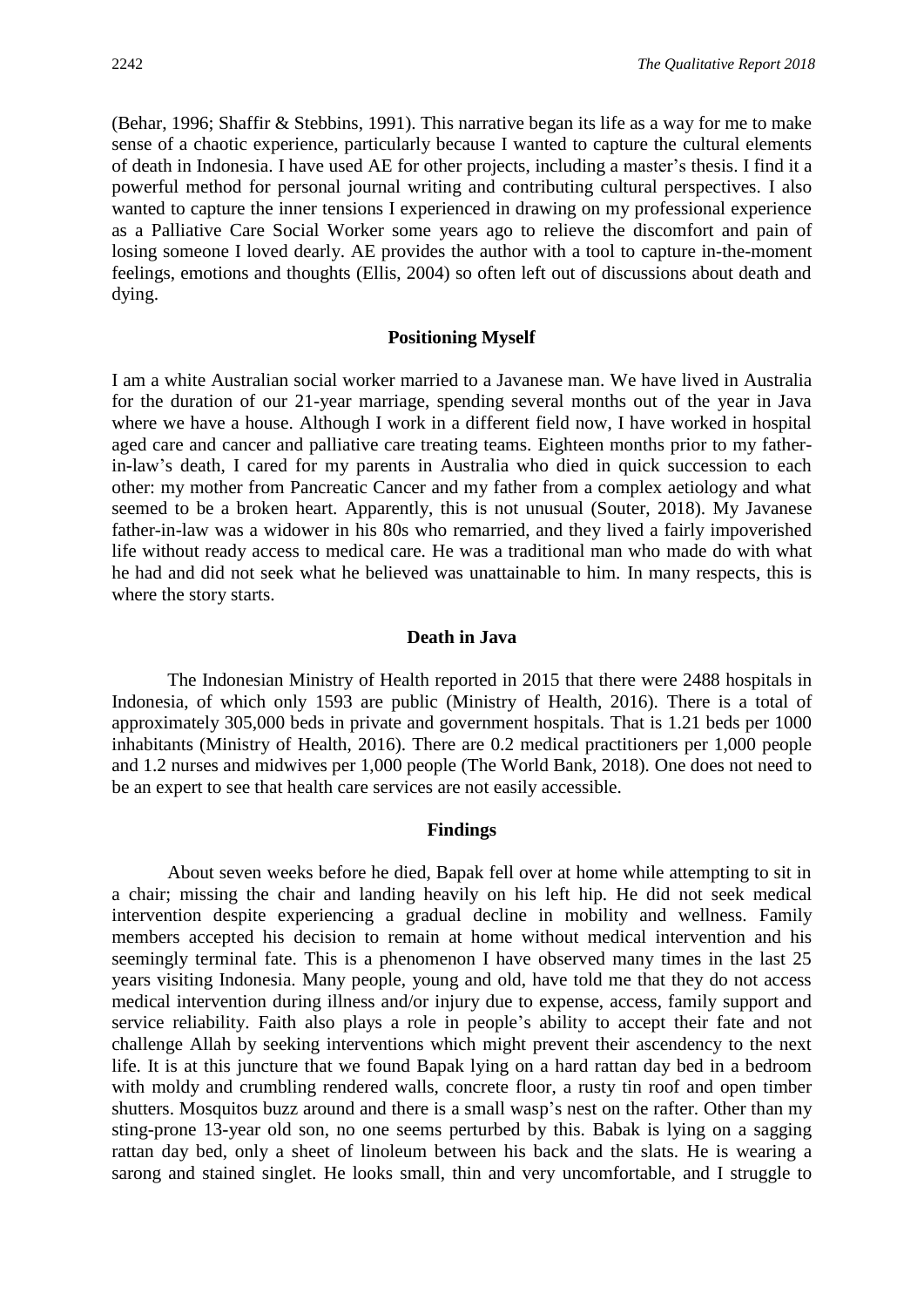imagine how this bed is helping him to recover. When I first see him, my emotions get the better of me and I leave the room in tears, not wanting him to see me cry. "I can't do this again"—I say, having buried my own parents only 15 months earlier. In a reverse of roles, my oldest son gives me a cuddle and utters soothing words before we return to the room together.

Bapak recognizes us, squeezing our hands and crying but he has that distant look in his eyes that I recalled dementia patients often have before they die. His wife brings some *soto*— a clear broth with rice, chicken and carrots—and we all take it in turns to feed him. I am encouraged by his appetite, but discouraged by his exertion, cries and pained expression. My social work experience seems to intuitively filter through from the dark recesses of my mind, and I tell my husband that I think Bapak needs palliative care, but he doesn't know what I mean. I tell him he must be made comfortable and have some medical care to build him up a little before we leave in nine days and that I don't believe this can occur in this environment. I suggest we admit him to the local private hospital because I think he is dehydrated, confused and experiencing strong pain. My husband agrees and begins to discuss the plan with his father's wife. She starts to cry, and we tell her that it's a chance for her to have some respite as well. This does not seem to alleviate her distress and that bothers me, but right now I am more concerned with Bapak's discomfort. In spite of her reaction, she complies by giving my husband Bapak's medical entitlement card and ID.

My husband tells me he must also discuss the plan with his brothers. We leave with a tentative plan and, though I feel relieved that he is still alive, it is challenging to see him so run down.

Later in the morning, the family holds a meeting and it is agreed to admit Bapak to hospital, and an ambulance is booked to transfer him. We talk to the Emergency Room nursing staff and doctors to see what their initial diagnosis and prognosis is. It is too early to tell us much. They order blood tests, a urine test and X-rays. A cannula is inserted into his right wrist and a saline drip and hydrochlorothiazide drip for his kidneys are attached. He has an oxygen tube. He also has a naso-gastric tube inserted for feeding and a catheter which reveals deep strawberry red urine. This alone signals alarm—I realize he has kidney failure and there are no resources here to alleviate this problem. It is not difficult to imagine his discomfort.

We wait quietly and soberly with my brother-in-law for Bapak to be taken to and return from X-ray and watch the people who are watching us—white people in this small, local Javanese hospital. A curious distraction from the reality of their unfortunate presence here today. We follow the orderlies and a nurse as they wheel Bapak's bed past the rooms along the open verandas of this tranquil hospital amongst the rice paddies to his room, already occupied by a relatively young but ill looking man. There are only centimeters between the two beds. The young man's family is lying on the floor at the foot of the bed with their possessions: small tables with food and a pillow. The TV is on and the volume loud.

When his bed is put in place, we settle in close to Bapak. My husband takes his hand and hovers over him speaking loudly and clearly to explain what is occurring and asks him repeatedly whether he wants anything. Afterwards I pull up a chair beside him and stroke his arm. He gestures that he wants to hold hands, and this is the way we sit for most of the time during my shifts over the following week. I notice he has a dry mouth and ask the nurse whether we can swab his mouth. She agrees but advises the hospital won't provide the swabs or water, so I instruct the children as to what I'm trying to do and send them to a small supermarket up the road so that we can fashion some kind of mouth swab. They return with a packet of straws, but no cotton wool and I reluctantly abandon the idea. I don't have time to feel disappointed and quickly engage in problem solving to try and alleviate his dry mouth.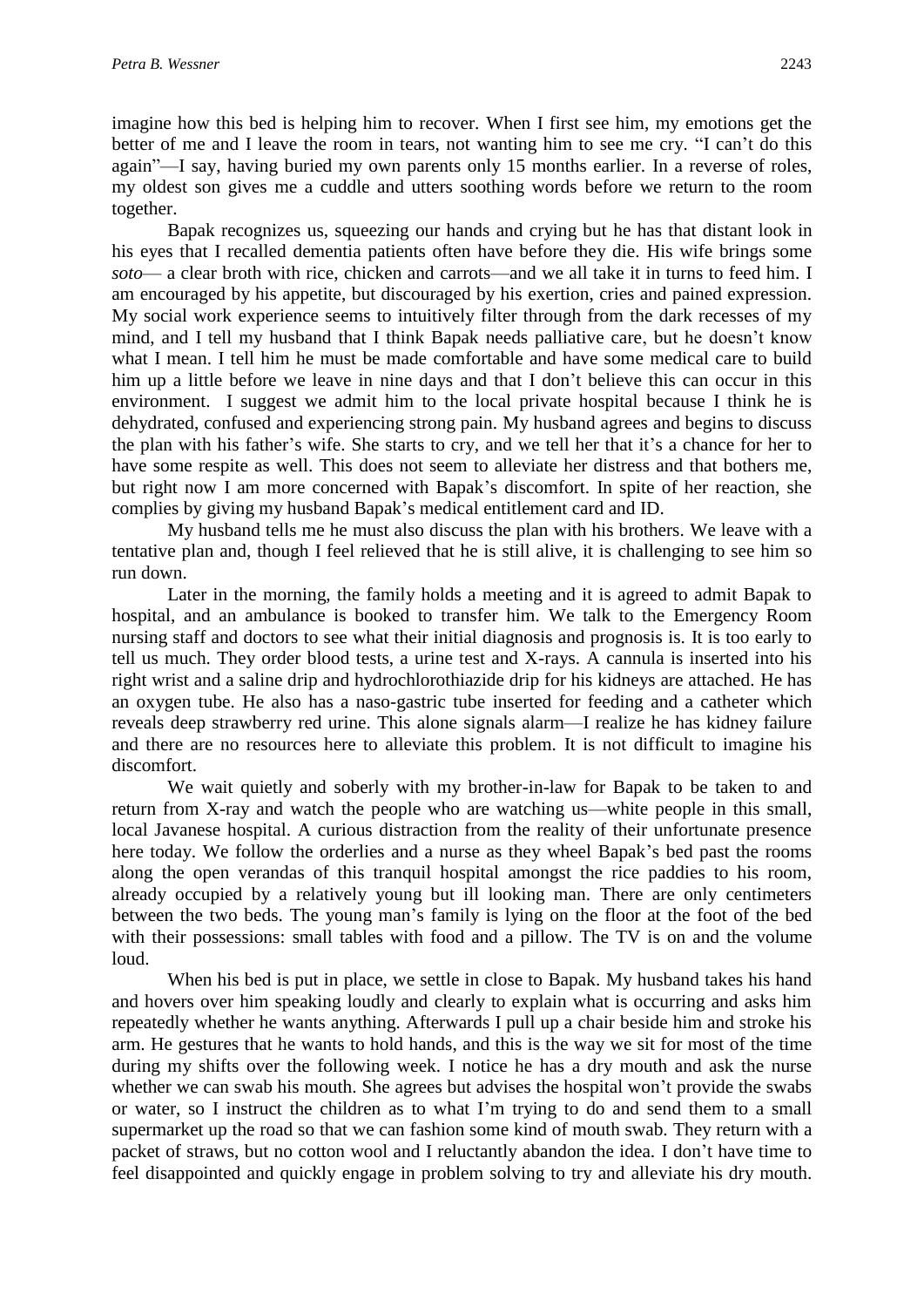My husband recommends dripping the water into his mouth using the straws until we can think of something better. I also notice he seems to be lying on his injured back and I worry about bed sores and his pain. My husband and I discuss whether he can locate a physiotherapist who could come to the hospital, but he tells me we can't bring one into the hospital. Fortuitously, the next day a physiotherapist has been to visit and props up his shoulder with a pillow to relieve the pressure on his lower back, the site of injury. We wash him with wet tissues and cuddle him to convey our love. The next six days are spent like this. We cry together, but mostly he seems incoherent and confused. He grasps for something or someone in mid-air and twists the sheets in his hands, just like my father did in his last days. I don't know whether he knows me, whether he thinks I'm his missing daughters or deceased first wife, or whether he is even aware of being in hospital. I speak Indonesian with him to try to ascertain his needs, but he doesn't seem to understand. My husband has more luck speaking Javanese. Nevertheless, I do not leave his side during my shifts and must diligently monitor him as he tries to pull out his catheter and tubes. I also need to call the nurses regularly to empty the blood-red urine bag when it fills and replace the drips as they empty. Blood pressure observations and temperature is measured frequently, and much ado is made of variations. I am mindful that none of this really matters with the dying, but politely thank the nurses for their care. I realize that the nurses, though doing their very best, are not trained in palliative care (Tarihoran, 2013) and don't have the resources that would provide patients with comfort (Martina, 2017).

For approximately the first three days he remains restless, writhing around in pain and seeming to be hallucinating, but after this, he takes on the peacefulness that the terminally ill often do, and settles finally. My husband reads this as a sign that he is improving, but I tell him we are close to the end now and advise him to prepare himself. "I am ready" he states emphatically, over and over again, and I sense that he is bracing himself for the worst. I am torn between focusing on the practical needs of the situation and providing emotional support to my husband, which I fear will overwhelm me emotionally and render me useless to provide a level head and practical support to Bapak. I cannot let myself fall apart right now.

On our last day in Java we discuss with the family whether he can remain in hospital, but they are reluctant as they can't stay with him due to their employment commitments. Coincidentally, the doctor advises us he is ready for discharge and so, once again, I begin instructing my husband and his brothers about what is needed at home. Certainly, the rattan bed needs a mattress and I am concerned about pressure sores so enquire amongst people we know where we can get a pressured air mattress and something soft to lie on, like a sheep skin, but nobody knows. Again, I try to think laterally but don't come up with anything. It is frustrating not being able to buy things that will make him comfortable at this time. I am fleetingly annoyed with myself for not having brought these things from Australia.

Bapak is transferred home by ambulance and we visit him the next morning. I am relieved to find that my brother-in-law has put a thin, cotton mattress on his bed. He is surrounded by his wife and villagers who've come to visit, and we bustle our way in. The visitors leave the room but hover in the doorway watching us, and I feel self-conscious about showing my grief and emotion so publicly. I learn that Indonesian custom doesn't privilege the dying and their family to privacy. My husband and sons read *Yaasin*, Islamic prayers, with Bapak for 40 minutes, the visitors joining in. All the while, Bapak remains quiet and resigned and, though he is mouthing Yaasin verses, he is looking into the distance. When we say goodbye, he becomes animated again—wriggling around and crying. It's heart breaking to leave him at this vulnerable and sensitive time, but we must embark on our return flights to Perth.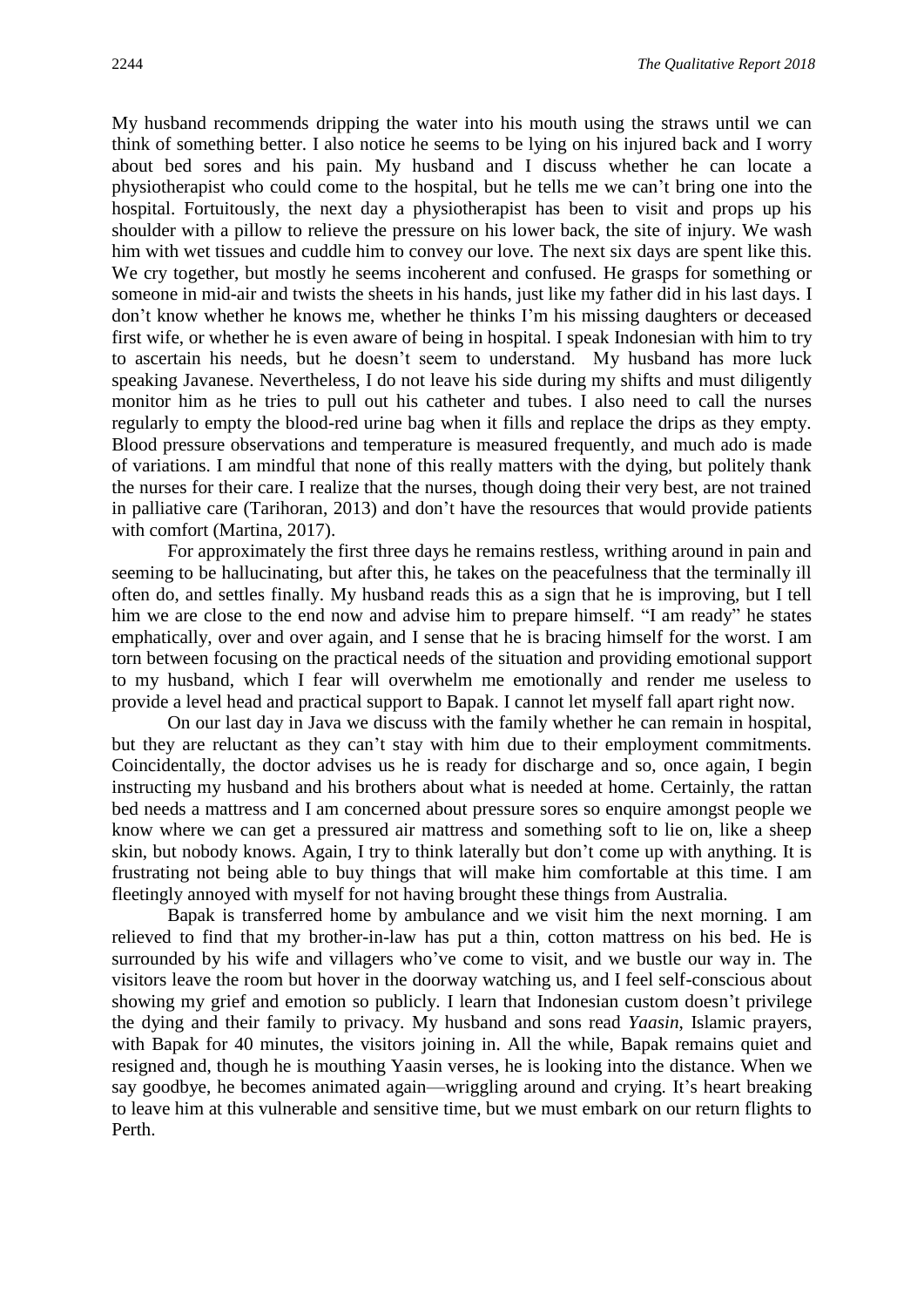At 11.:30 p.m. my husband receives a message that his father has died and wakes me to tell me. I offer him my love and condolences and then sob into my pillow. His pain has ended —finally—but ours begins now.

#### **Discussion**

As mentioned earlier, palliative care as a concept is relatively new in Indonesia and not yet accessible by most of the population. In Bapak's experience, the key principles of palliative care were not comprehensively considered or offered. If we examine the qualities of palliative care and compare with Bapak's experience, we can see many opportunities for development of Indonesian palliative care services.

The Indonesian custom of family members providing care met, to some extent, Bapak's social and spiritual needs; however, this really only commenced during the admission period; previous to this he was isolated at home without medical intervention and his wife as sole carer.

One of the most important aspects of palliative care is that there is a continuous and coordinated assessment of physical, mental, cultural, social and spiritual needs and that care is provided by professionally trained staff (Palliative Care Australia, 2018). Whilst the hospital provided a bed, medical support and nursing care, a large part of the care fell to family members, including my need to alert nursing staff of drips emptying and urine bags filling. This is partly due to cultural conventions. It is difficult to say whether hospitals are responding to cultural needs of the patient or whether the family are expected to provide support and care in the absence of hospital resources.

Another principal of palliative care is that the patient, their career(s) and family should be involved in planning and decision making (Mitchell, 2011). This was not our experience. The medical staff assessed Bapak behind closed doors, did not seek input from family members and apart from brief discussions with some family members during triage assessment and prior to discharge, communication did not provide the opportunity to discuss diagnosis, treatment options or prognosis. There seemed to be an unspoken understanding that all family members and nursing staff knew that Bapak was dying and that family would care for him at home following discharge. Once again, this may be a cultural morè, emanating from the Islamic belief that only Allah knows when someone is dying and discussion about imminent death is not the norm. Once discharged from hospital, private services may have been able to provide ongoing care, however these are expensive and for those without resources in Indonesia, such services remain unavailable, hence the primary caring role fell back to his wife and children who had to return to their work, adding further burden to their stress and grief. In any case, there was no discharge assessment or canvassing by hospital personnel regarding which services he might need at home nor were referral options provided to us.

In a health system which is not comprehensive or holistic in itself, the challenge is to coordinate and integrate holistic care (Ross & Walsh 2014). Essentially, you can't provide resources you don't have, and this was our experience in regard to material resources such as a pressurised air mattress, sheep skin to deter bed sores and mouth swabs to aid hydration. These are standard items in any Australian hospital and their scarcity in Java led to my great frustration.

Efficacious pain relief is another core component of palliative care (Palliative Care Australia, 2018) because control of pain as a symptom allows the person to feel more comfortable which enhances their quality of life. It also promotes dignity and means nonprofessional carers, such as extended family members, are better placed to care for the individual in their home and to attend to other needs (Rosser & Walsh, 2014).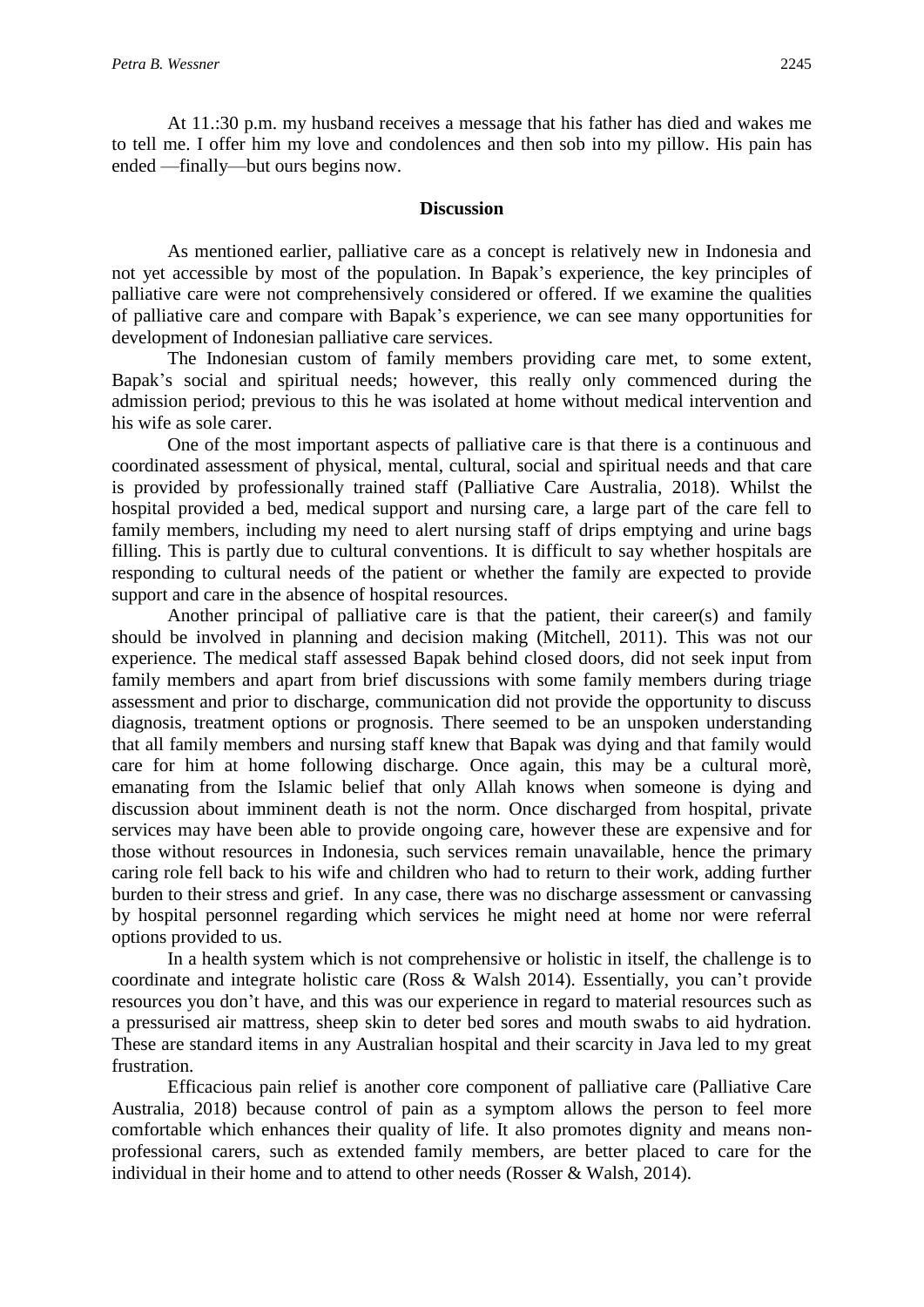Another factor of good palliative care is that careers are supported throughout the process and during bereavement (Palliative Care Australia, 2018). Although my father-in-law received very diligent and kind nursing care and had family support, the benefits of holistic and coordinated care may have improved his quality of life and provided the opportunity for earlier interventions (Martina, 2017). My greatest distress occurred when I saw Bapak in great physical pain, and this is mainly due to the unavailability of efficacious pain relief.

#### **Conclusion**

Although the body of scholarship is small, it is well evidenced that palliative care services in Indonesia are in the early stages of development and require more resourcing, strategic planning and public health leadership in order to flourish (Martina, 2017). At the time of writing, there were eight palliative care services attached to oncology wards of major hospitals located in urban areas mainly on Java and Bali (Effendy, 2015; Witjaksono, Sutandiyo, & Suardi, 2014) and one pediatric hospice (Rachel House, n.d.). There are numerous community services which provide care to the dying for a fee, though they are not necessarily called palliative care. The danger of this is that services are not accredited nor coordinated, and coordination is one key factor of efficacious palliative care. Martina reports that dedicated inpatient palliative care units and community palliative care non-government organizations are expected to be operational by the end of 2018 (Martina, 2017). By way of example, Australia's palliative care services commenced in the 1980s and also initially focused on adults with cancer (Hudson, 2017), but now extend to life limiting illnesses and disabilities, so it is hoped that Indonesia will continue development of the sector in coming years. Perhaps the first step in the process is raising awareness.

Indonesian nursing lecturer and palliative care advocate, Dame Elysabeth Tuty Arna Uly Tarihoran (2013), undertook research to evaluate palliative care knowledge amongst Indonesian nurses and concluded that lack of specialist knowledge and training is the main barrier to qualitative palliative care being provided in Indonesia. She acknowledges that palliative care training is currently only provided informally in clinical settings and recommends that palliative care education be formalized and improved in both clinical and community settings and that government resourcing and policy development must also occur across the country.

The Indonesian Palliative Society recommends a top down approach to establishing palliative care in Indonesia beginning with the creation of government-initiated policies, improving undergraduate and postgraduate education in palliative care for health professionals, reforming existing attitudes of health professionas and more generally improving social conditions (Mitchell, 2011; Witjaksono, Sutandiyo, & Suardi, 2014). The Society also recommends that psychological, social and spiritual aspects of life are crucial factors in the provision of qualitative palliative care. This model acknowledges the plight of the average Indonesian in a rural area and the lack of awareness people have which preclude them from seeking palliative care (Witjaksono, Sutandiyo, & Suardi, 2014).

The average Indonesian citizen dies at home with minimal medical intervention, due in part to service availability and in part to affordability and the culture of end of life care being the responsibility of family (Kristanti et al., 2017). Indonesians, particularly the elderly, accept death as a normal part of the life cycle, and as such, that it will occur at home in familiar surroundings with loving family members around to care for them. Martina (2017) suggests that retaining the care of family members whilst supplementing it with formal palliative care, will not only enhance the palliative care measures undertaken by professionals but serves to unburden the health care system because patients require fewer and shorter admissions.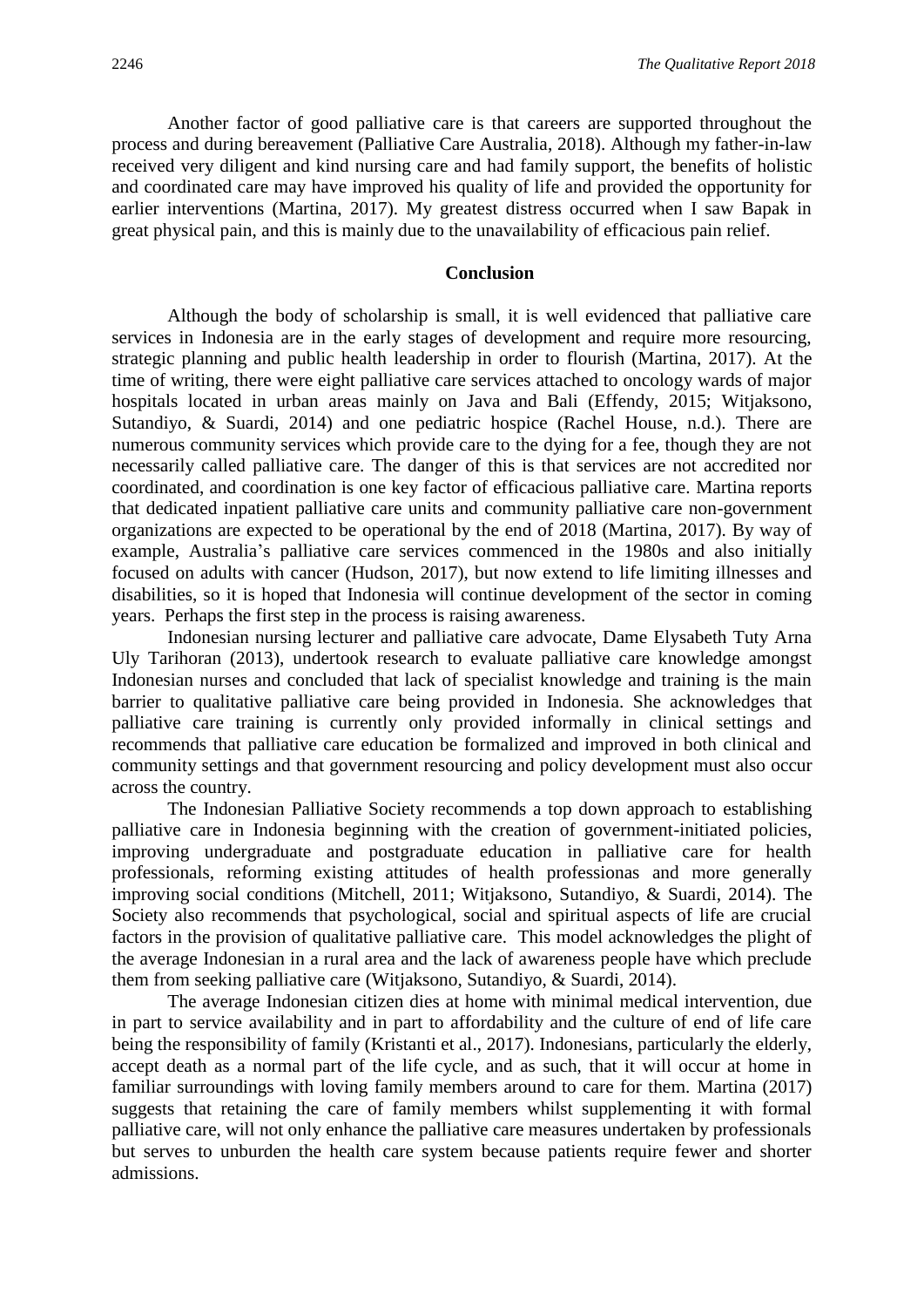This paper did not emanate from research, but this does not diminish its value. Borne from my lived experience as a privileged, white Australian woman with some knowledge of palliative care and Indonesian culture, I wanted to express my frustrations in caring for my beloved father-in-law during his last week of life. By using a narrative method and the critical analysis of AE, I hoped to create what Ruth Behar refers to as heartbreaking ethnography (Behar, 1996), to capture the essence of the complex emotions associated with end of life: the frustrations, sadness, expectations, disappointments, and finally, mine and my family's despair throughout. The purpose of AE is to convey a sense of verisimilitude so that others may relate to the experience. This is no small feat: stories such as this are a powerful method for conveying human emotion and the internalization of experience, and have the potential to reassure, normalize and provide insight for others. For this reason, my experience of Bapak's death cannot be generalized to a broader group or population. To do so would contradict the purpose of AE which values the individual's introspection and meaning-making of their experiences (Ellis 2004). Some might argue that it is also unethical and disrespectful to try to make this story "fit" with a dominant narrative (Ellis 2004). For these reasons, this story stands alone—its strength lies in its ability to resonate with readers.

This narrative illustrates a tension between my desire to provide comfort to my fatherin-law, Bapak, and the lack of resources to enact this, but it also highlights that Indonesians accept the discomfort that awaits them during this period and instead focus on the spiritual process. Though I wasn't surprised by his stoicism, I was surprised that medical care depends upon it, albeit in the absence of palliative care, which can provide comfort without compromising the person's traditional ways of managing death because it focusses on a holistic, bio-psycho-social model of care which considers the person's wishes. Given the Indonesian context that many people, and cancer patients in particular, do not seek medical support until advanced stage, the benefits of palliative care are largely about quality of life, rather than extending life in the final days and weeks (Effendy, 2015; Effendy et al., 2014; Soebadi & Tejawinata, 1996) and this can be achieved relatively simply with education and resources (Putranto et al., 2017). As Indonesia embeds its palliative care services more, my hope is that comfort can be offered to all Indonesians who need it.

#### **References**

- Behar, R. (1996). *The vulnerable observer: Anthropology that breaks your heart.* Boston, MA: Beacon.
- Bille, T., & Steenfeldt, V. O. (2013). Challenging fieldwork situations: A study of researcher's subjectivity. *Journal of Research Practice*, *9*(1), Article M2. Retrieved from [http://jrp.icaap.org/index.php/jrp/article/view/299/301.](http://jrp.icaap.org/index.php/jrp/article/view/299/301)
- Bochner, A. (2000). Criteria against ourselves. *Qualitative Inquiry, 6*(2), 226-272.
- Bochner, A. (2002). Perspectives on inquiry III: The moral of stories. In M. L. Knapp & J. A. Daly (Eds.), *Handbook of interpersonal communication* (3rd ed., pp. 73-101). Thousand Oaks, CA: Sage Publications.
- Bochner, A., & Ellis, C. (2016.) *Evocative autoethnography: Writing lives and telling stories.* New York, NY: Routledge.
- Chambert-Loir, H., & Reid, A. (2002). *The potent dead: Ancestors, saints and heroes in contemporary Indonesia*. Crows Nest, NSW, Australia: Asian Studies Association of Australia in association with Allen and Unwin and University of Hawaii Press, Honolulu.
- Dahlberg, K. (2006). The essence of the essences The search for meaning structures in phenomenological analysis of the lifeworld phenomena. *International Journal of Qualitative Studies on Health and Well-being, 1*(1), 11-19.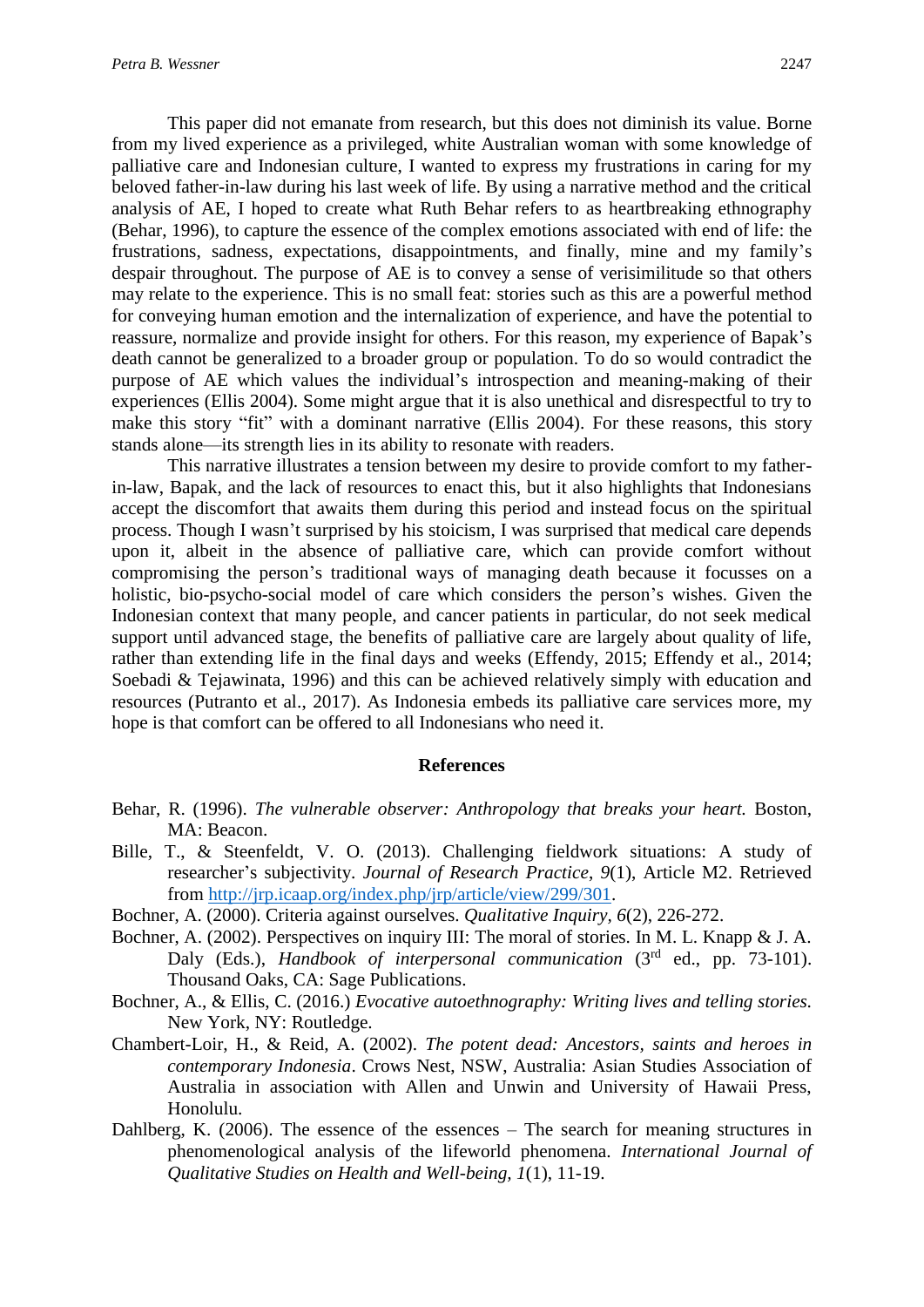- Effendy, C. (2015). The challenges for provision of palliative care in Indonesia [Newsletter]. *EAPC Onlus (European Association for Palliative Care)*. Retrieved from [www.Eapcnet.wordpress.com.](http://www.eapcnet.wordpress.com/)
- Effendy, C., Rizmadewi Agustina, H., Sinta Kristanti, M., & Engels, Y. (2015). The nascent palliative care landscape of Indonesia. *European Journal of Palliative Care, 22*(2), 98-101.
- Effendy, C., Visser, K., Woitha, K., van Riet Paap, J. Tejawinata, S., Vernooij-Dassen, M. & Engels, Y. (2014). Face-validation of quality indicators for the organisation of palliative care in hospitals in Indonesia: A contribution to quality improvement. *Supportive Care in Cancer, 22*(12), 3301-3310.
- Ellis, C. (2004). *The ethnographic I: A methodological novel about autoethnography.* Walnut Creek, CA: Altamira Press.
- Ellis, C. (2007). Telling secrets, revealing lives: Relational ethics in research with intimate others. *Qualitative Inquiry, 13*(3), 3-29.
- Ellis, C., Adams, T. E., & Bochner, A. P. (2011). Autoethnography: An overview. *Forum: Qualitative Social Research, 12*(1), 10.
- Ferrell, J., & Hamm, M. (Eds.) (1998). *Ethnography at the edge.* Boston, MA: Northeastern University Press.
- Field, M. J., & Cassel, C. K. (Eds.) (1997). *Approaching death: Improving care at the end of life*. Washington DC: National Academy Press.
- Fox, J. (2015). *The transition to palliative care: A critical exploration in the context of metastatic melanoma* (Doctor of Philosophy Thesis). Brisbane, Australia: Queensland University of Technology.
- Freeman, B., DasGupta, T., & Fitch, M. (2015). *Compassionate person-centered care for the dying: An evidence-based palliative care guide for nurses.* New York, NY: Springer Publishing Company.
- Geertz, C. (1973). *The interpretation of cultures.* New York, NY: Basic Books.
- Giorgi, A. (2009). *The descriptive phenomenological method in psychology: A modified Husserlian approach.* Pittsburgh, PA: Duquesne University Press.
- Glover, J. (1977). *Causing death and saving lives.* London, UK: Penguin Books.
- Hollway, W., & Jefferson, T. (2000) *Doing qualitative research differently.* London, UK: Sage.
- Hudson, R. (2017). Aged care and palliative care: What's the difference? *CareSearch: Palliative Care Knowledge Network*. Retrieved from [https://www.caresearch.com.au/caresearch/TabId/3781/ArtMID/6000/ArticleID/74/A](https://www.caresearch.com.au/caresearch/TabId/3781/ArtMID/6000/ArticleID/74/Aged-care-and-palliative-care-what%E2%80%99s-the-difference.aspx) [ged-care-and-palliative-care-what%E2%80%99s-the-difference.aspx.](https://www.caresearch.com.au/caresearch/TabId/3781/ArtMID/6000/ArticleID/74/Aged-care-and-palliative-care-what%E2%80%99s-the-difference.aspx)
- Ibrahim, K., Haroen, H., & Pinxten, L. (2011). Home-based care: A need assessment of people living with HIV infection in Bandung, Indonesia. *The Journal of the Association of Nurses in AIDS Care, 22*(3), 229-37.
- Jones, D. S. Podolsky, S. H., & Greene, J. A. (2012). The burden of disease and changing task of medicine. *The New England Journal of Medicine, 366*(25), 2333-2338.
- Kellehear, A. (2009). A social history of dying. In S. Earle, C. Komaromy, & C. Bartholomew, (Eds). *Death and dying: A reader* (pp. 61-66). London, UK: Sage Publications.
- Kristanti, M. S., Setiyarini, S., & Effendy, C. (2017). Enhancing the quality of life for palliative care cancer patients in Indonesia through family caregivers: A pilot study of basic skills training. *BMC Palliative Care, 16*(4), 1-7. doi: 10.1186/s12904-016-0178- 4
- Martina, D. (2017). Revisiting palliative care in Indonesia: How far are we? *ASCO Connection.* Retrieved from [https://connection.asco.org/magazine/asco-](https://connection.asco.org/magazine/asco-international/revisiting-palliative-care-indonesia-how-far-are-we)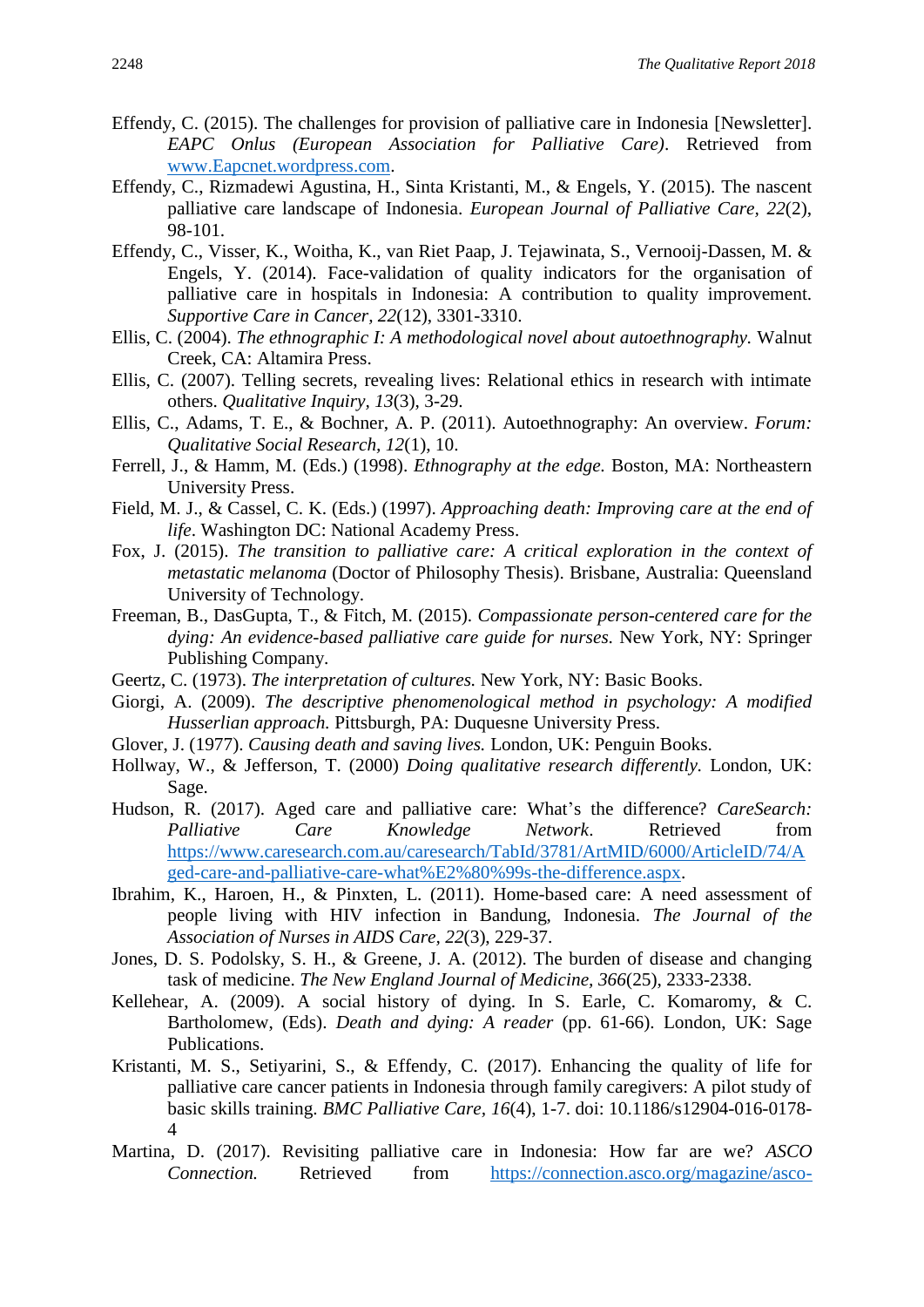[international/revisiting-palliative-care-indonesia-how-far-are-we.](https://connection.asco.org/magazine/asco-international/revisiting-palliative-care-indonesia-how-far-are-we)

- Ministry of Health. (2016). *2015 Indonesia health profile*. Jakarta, Indonesia: Author.
- Mitchell, G. K. (2011). Palliative care in Australia. *The Ochsner Journal, 11*, 334-337.
- Palliative Care Australia. (2018). *Position statement: Principles for palliative and end of life care in residential aged care.* Retrieved from [http://palliativecare.org.au/wp](http://palliativecare.org.au/wp-content/uploads/dlm_uploads/2017/05/PCA018_Guiding-Principles-for-PC-Aged-Care_W03-002.pdf)[content/uploads/dlm\\_uploads/2017/05/PCA018\\_Guiding-Principles-for-PC-Aged-](http://palliativecare.org.au/wp-content/uploads/dlm_uploads/2017/05/PCA018_Guiding-Principles-for-PC-Aged-Care_W03-002.pdf)[Care\\_W03-002.pdf.](http://palliativecare.org.au/wp-content/uploads/dlm_uploads/2017/05/PCA018_Guiding-Principles-for-PC-Aged-Care_W03-002.pdf)
- Pitard, J. (2017). A journey to the centre of self: Positioning the researcher in autoethnography. *Forum: Qualitative Social Research, 18*(3), Article 10.
- Putranto, R., Mudjaddid, E., Shatri, H., Adli, M., & Martina, D. (2017). Development and challenges of palliative care in Indonesia: Role of psychosomatic medicine. *BioPsychoSocial Medicine, 11*(1), 29. DOI 10.1186/s13030-017-0114-8
- Rachel House. (n.d.). Home-based palliative care service. Retrieved from [https://rachel](https://rachel-house.org/our-programs/home-care-service/)[house.org/our-programs/home-care-service/.](https://rachel-house.org/our-programs/home-care-service/)
- Richardson, L. (1990). *Writing strategies: Reaching diverse audiences.* Newbury Park, CA: Sage Publications*.*
- Richardson, L. (2000a). Writing: A method of inquiry. In N. Denzin & Y. Lincoln (Eds.) *Handbook of qualitative research* (pp. 923-948). Thousand Oaks, CA: Sage.
- Richardson, L. (2000b). Evaluating ethnography. *Qualitative Inquiry, 6*, 253-255.
- Rochmawati, E., Wiechula, R., Cameron, K. (2018). Centrality of spirituality/religion in the culture of palliative care service in Indonesia: An ethnographic study. *Nurse Health Science, 20*(2), 231-237. DOI: [https://doi.org/10.1111/nhs.](https://doi.org/10.1111/nhs)
- Ross Kuby, C. (2013). Personal histories and pedagogical decisions: Using autoethnographic methods to unpack ideologies and experiences. *Teaching and Learning, 27*(1), 3-18.
- Rosser, M., & Walsh, H. (2014). *Fundamentals of palliative care for student nurses.* New York, NY: Wiley Blackwell.
- Shaffir, W., & Stebbins, R.A. (1991). *Experiencing fieldwork: An inside view of qualitative research.* Newbury Park, CA: Sage.
- Singer, P. (1994). *Rethinking life and death.* Melbourne, Australia: Text Publishing Company.
- Soebadi, R. D., & Tejawinata, S. (1996). Indonesia: Status of cancer pain and palliative care. *Journal of Pain and Symptom Management, 12*(2), 112-115.
- Souter, F. (2018, January 31). Heart surgeon Nikki Stamp: "Broken-heart syndrome" is a thing. *The Sydney Morning Herald*.
- Tarihoran, D. E. T. A. U. (2013). Indonesian palliative care nurses knowledge [Presentation]. Presented at *24th International Nursing Research Congress*. Prague, Czech Republic.
- The World Bank. (2018). *Hospital beds (per 1,000 people).* Retrieved from [https://data.worldbank.org/indicator/SH.MED.BEDS.ZS.](https://data.worldbank.org/indicator/SH.MED.BEDS.ZS)
- Walker, A. (2017). Critical autobiography as research. *The Qualitative Report, 22*(7), 1896- 1908.
- Webster, D. (2009). Death and religion. In S. Earle, C. Komaromy, & C. Bartholomew (Eds.) *Death and dying: A reader* (pp. 42-47). London, UK: Sage Publications:
- Witjaksono, M. A., Sutandiyo, N., & Suardi, D. (2014). Regional support for palliative care in Indonesia. *EHospice*. Retrieved from [www.ehospice.com.](http://www.ehospice.com/)
- World Health Organisation (WHO). (2010). *WHO definition of palliative care*. Retrieved from [www.who.int/cancer/palliative/definition/en/.](http://www.who.int/cancer/palliative/definition/en/)